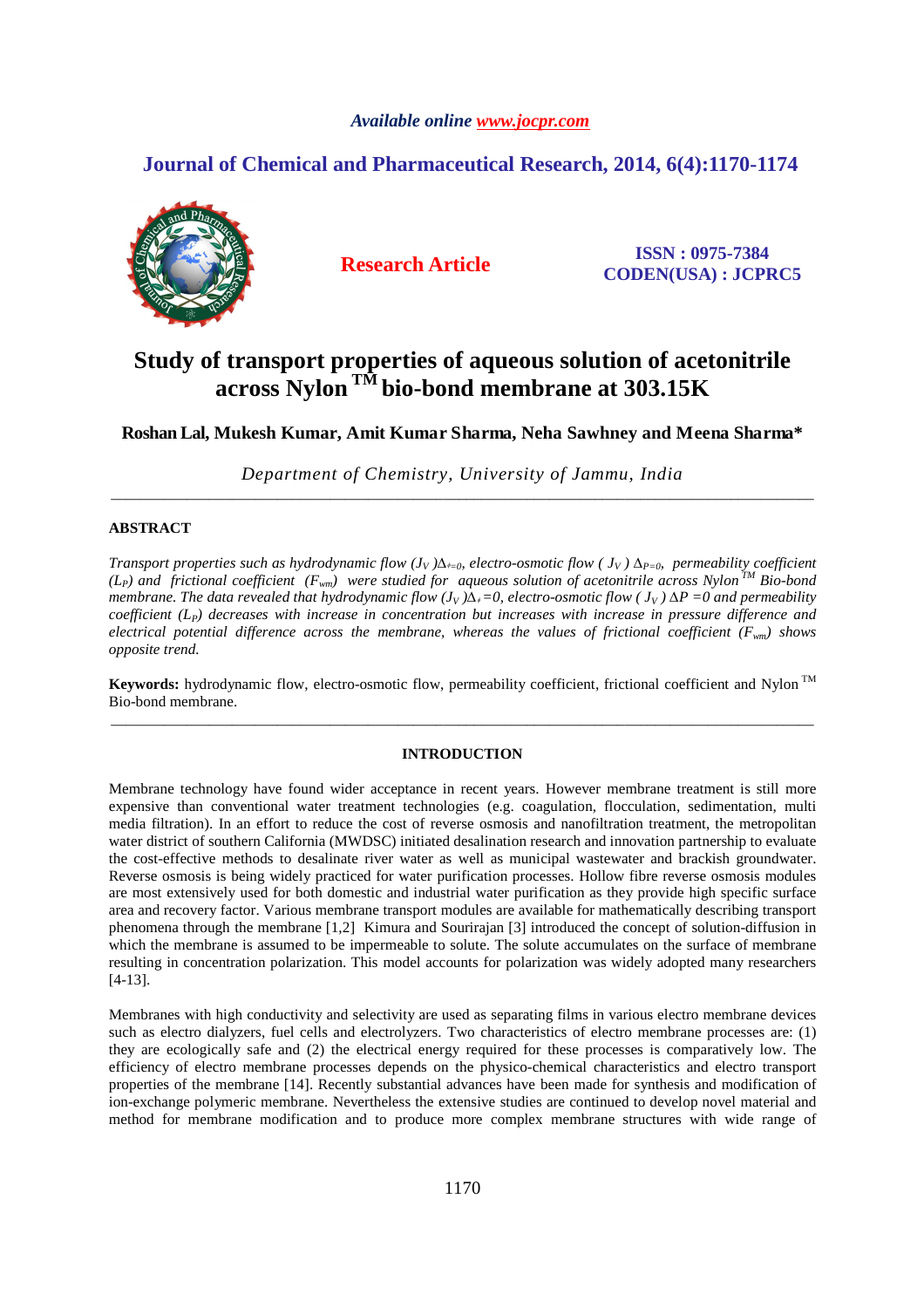functionalities and desired operating behaviours [15,16] Physicochemical properties of ion-exchange membranes were extensively investigated by O.Kedem et al [17] The membrane characterization continues to attract attention in current research due to recent significant expansion of the type of polymeric matrices and development of composite membrane materials. [18-20]

*\_\_\_\_\_\_\_\_\_\_\_\_\_\_\_\_\_\_\_\_\_\_\_\_\_\_\_\_\_\_\_\_\_\_\_\_\_\_\_\_\_\_\_\_\_\_\_\_\_\_\_\_\_\_\_\_\_\_\_\_\_\_\_\_\_\_\_\_\_\_\_\_\_\_\_\_\_*

### **EXPERIMENTAL SECTION**

Nylon TM Bio-bond membrane was used. The reagent used for the experimental study was acetonitrile. The experimental cell (Electro-osmotic Cell) was filled with water and left overnight for equilibration of the membrane. The cell was then thoroughly cleaned by forcing conductivity water through respective membrane under pressure. The apparatus was filled by adding the solution under investigation on one side of the membrane and then forcing it to other side under pressure gradient by means of a vacuum pump. This ensured the complete filling of capillaries of the membrane. The whole apparatus was then kept in air thermostat maintained at desired temperature. The temperature was kept constant with the help of a toluene regulator and an electronic relay. For measurement of hydrodynamic permeability desired pressure difference was applied across one side of the cell with the help of the pressure head. The system was kept in the air thermostat for about two hours to allow the experimental solution to attain the temperature of the thermostat. At desired pressure difference, the rate of flow of liquid was measured by noting the time taken by the solution to move a certain distance through horizontal capillary. To record the time of flow a stop watch was used. For measurement of elctro-osmotic permeability, an electronically regulated variable voltage power supply obtained from, "Oriental Scientific Apparatus Workshop" (OSAW), Ambala (India) was used as a source of e.m.f. Measurements were taken up to a potential difference of 50V. The time taken by the solution at a particular voltage to travel a fixed distance in the capillary was noted. Similar procedure was applied for study in all other cases.

## **RESULTS AND DISCUSSION**

The transport properties of aqueous solution of different concentrations of Acetonitrile across Nylon TM Bio-bond membrane were studied. The properties investigated were hydrodynamic flow  $(J_v)$ , electro-osmotic flow  $(J_v)$ , permeability coefficient  $(L_{P})$  and frictional coefficient  $(F_{wm})$ . The simultaneous transport of matter and electricity through porous media can be represented by the equations

$$
J = L_{11} \Delta P + L_{12} \Delta_{\varphi} \tag{1}
$$

$$
I = L_{21}\Delta_{\varphi} + L_{22}\Delta P \tag{2}
$$

Where 'I' and 'J' denote the electric current and volume flow per unit area of the membrane respectively, while '  $\Delta P'$  and ' $\Delta_{\phi}$ ' are the pressure difference and electric potential difference across the membrane. L<sub>11</sub>, L<sub>12</sub>, L<sub>21</sub> and L<sub>22</sub> are the phenomenological coefficients related to permeation, electro-osmosis, streaming conductance and electrical conductance respectively.

If the potential difference applied is zero the equation  $(1)$  reduces to equation  $(3)$  as

$$
J_V(\Delta_{\varphi}=0)=L_{11}\Delta p\tag{3}
$$

If the potential difference applied across the membrane is zero the equation (1) reduces to equation (4) as

$$
J_V(\Delta p = o) = L_{12} \Delta_{\varphi} \tag{4}
$$

Kedem and Katchalsky [21] have given the frictional coefficient of the phenomenological coefficient in the transport processes through membranes. The explicit treatment of frictional forces may be approached by considering the simple case of water filtration through the membrane. If pure water is placed on both sides of the membrane the driving force is provided by a difference in pressure. Then the driving force is balanced by the mechanical filtration force between the water and the membrane matrix under the condition of steady flow.

Under the simple use of translation of thermodynamic coefficient into frictional coefficient, the permeability coefficient  $L_P$  is related to coefficient of friction  $F_{wm}$  by the relation as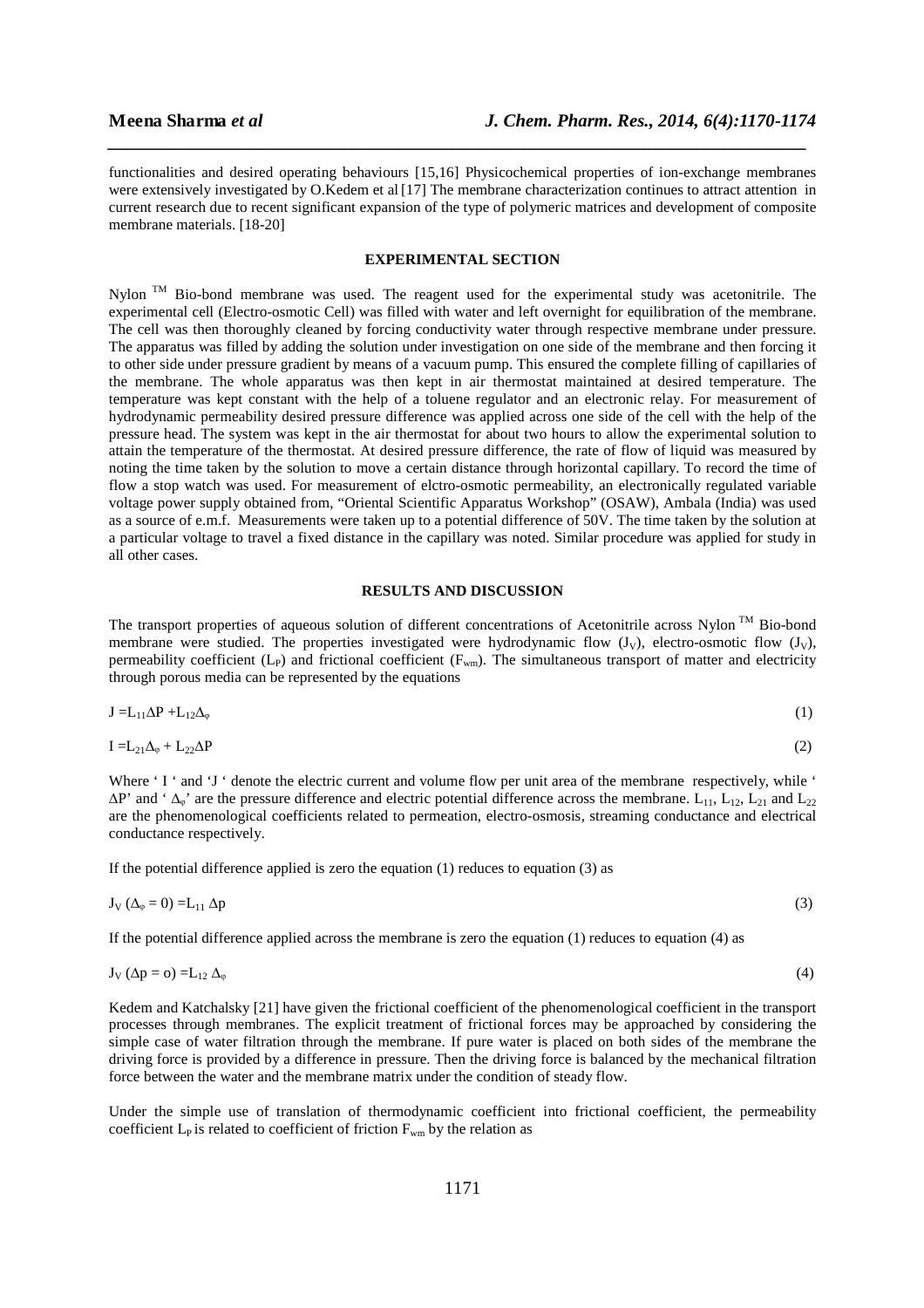$L_P = \frac{\phi_w}{W_W/F_{wm}}$ 

Where  $V_w$  is the water content of the membrane and is expressed as the volume fraction of the total membrane volume, delta is the thickness of the membrane and  $\phi_w$  is the fraction of the membrane surface available for permeation of the solution.

*\_\_\_\_\_\_\_\_\_\_\_\_\_\_\_\_\_\_\_\_\_\_\_\_\_\_\_\_\_\_\_\_\_\_\_\_\_\_\_\_\_\_\_\_\_\_\_\_\_\_\_\_\_\_\_\_\_\_\_\_\_\_\_\_\_\_\_\_\_\_\_\_\_\_\_\_\_*

The values of hydrodynamic flow J<sub>V</sub> ( $\Delta_{\varphi} = 0$ ), permeability coefficient (L<sub>P</sub>) and frictional coefficient (Fwm) obtained are given in Tables 1-3 where as the electro-osmotic flow values (Jv) at  $\Delta p = 0$ , permeability coefficient (L<sub>P</sub>) and frictional coefficient (Fwm) obtained are given in Tables 4-6..

**Table 1: Values of hydrodynamic flow J<sub>V</sub>** ( $\Delta_{\varphi} = 0$ ), permeability coefficient L<sub>P</sub> and frictional coefficient F<sub>*wm*</sub> for 10% aqueous solution of **acetonitrile at 303.15 K** 

| Pressure Difference $(\Delta P)$                        | <b>Hydrodynamic Flow</b>     | <b>Permeability Coefficient</b> | <b>Frictional coefficient</b>                      |
|---------------------------------------------------------|------------------------------|---------------------------------|----------------------------------------------------|
| $\Delta_{\phi=0}$ x10 <sup>-4</sup> (Nm <sup>-2</sup> ) | $J_vx10^{-7}$<br>$(ms^{-1})$ | $L_Px10^{2} (N^{-1}m^3s^{-1})$  | $F_{wm}$ x 10 <sup>2</sup> (mNmol <sup>-1</sup> s) |
|                                                         | 8.54                         | 8.62                            | 4.95                                               |
| 3.5                                                     | 10.52                        | 9.11                            | 4.68                                               |
| 4.0                                                     | 12.66                        | 9.57                            | 4.45                                               |
|                                                         | 14.97                        | 10.09                           | 4.22                                               |
|                                                         | 17.29                        | 10.48                           | 4.08                                               |

**Table 2: Values of hydrodynamic flow**  $J_v(\Delta_{\varphi} = 0)$ **, permeability coefficient**  $L_p$  **and frictional coefficient**  $F_{wm}$  **for 20% aqueous solution of acetonitrile at 303.15 K** 

| <b>Pressure Difference</b> ( $\Delta$ <b>P</b> )<br>$\Delta_{\phi} = 0$ x10 <sup>-4</sup> (Nm <sup>-2</sup> ) | <b>Hydrodynamic Flow</b><br>$J_vx10^{-7}$<br>$(ms^{-1})$ | <b>Permeability Coefficient</b><br>$L_Px10^2 N^{-1}m^3s^{-1}K$ | <b>Frictional coefficient</b><br>$F_{wm}$ x 10 <sup>2</sup> (mNmol <sup>-1</sup> s) |
|---------------------------------------------------------------------------------------------------------------|----------------------------------------------------------|----------------------------------------------------------------|-------------------------------------------------------------------------------------|
| 3.0                                                                                                           | 7.12                                                     | 7.19                                                           | 5.93                                                                                |
| 3.5                                                                                                           | 9.14                                                     | 7.91                                                           | 5.39                                                                                |
| 4.0                                                                                                           | 11.22                                                    | 8.50                                                           | 5.05                                                                                |
|                                                                                                               | 13.38                                                    | 9.01                                                           | 4.73                                                                                |
|                                                                                                               | 15.92                                                    | 9.65                                                           | 4 A V                                                                               |

**Table 3: Values of hydrodynamic flow J<sub>V</sub>** ( $\Delta_{\varphi} = 0$ ), permeability coefficient L<sub>P</sub> and frictional coefficient F<sub>wm</sub> for 30% aqueous solution of **acetonitrile at 303.15 K** 

| <b>Pressure Difference</b><br>$(\Delta P) \Delta_{\alpha=0}$ $x10^{-4}$ (Nm <sup>-2</sup> ) | <b>Hydrodynamic Flow</b><br>$(ms-1)$<br>$J_v x 10^{-7}$ | <b>Permeability Coefficient</b><br>$L_Px10^2 N^{-1}m^3s^{-1}K$ | <b>Frictional coefficient</b><br>$F_{wm}$ x 10 <sup>2</sup> (mNmol <sup>-1</sup> s) |
|---------------------------------------------------------------------------------------------|---------------------------------------------------------|----------------------------------------------------------------|-------------------------------------------------------------------------------------|
|                                                                                             | 6.22                                                    | 6.30                                                           | 6 77                                                                                |
| 3.5                                                                                         | 8.33                                                    | 7.21                                                           | 5.91                                                                                |
| 4.0                                                                                         | 10.22                                                   | 7.74                                                           | 5.51                                                                                |
|                                                                                             | 12.47                                                   | 8.40                                                           | 5.08                                                                                |
|                                                                                             | 14.89                                                   | 9.02                                                           | 4.73                                                                                |

Table 4: Values of electro-osmotic flow Jv ( $\Delta p = 0$ ), Permeability coefficient L<sub>P</sub> and Frictional coefficient  $F_{wm}$  for 10% aqueous solution **of Acetonitrile at 303.15K** 

| <b>Potential Difference</b>             | <b>Electro-osmotic Flow</b>    | <b>Permeability Coefficient</b> | <b>Frictional coefficient</b>                      |
|-----------------------------------------|--------------------------------|---------------------------------|----------------------------------------------------|
| $V$ ) <sub><math>\Delta</math>p</sub> o | $J_v x 10^{-7}$<br>$(ms^{-1})$ | $L_Px10^2 N^1m^3s^1K$           | $F_{wm}$ x 10 <sup>2</sup> (mNmol <sup>-1</sup> s) |
|                                         | 5.23                           | 1.58                            | 26.98                                              |
| 20                                      | 13.74                          | 2.08                            | 20.49                                              |
| 30                                      | 28.35                          | 2.86                            | 14.90                                              |
| 40                                      | 57.07                          | 4.33                            | 9.85                                               |
| 50                                      | 116.43                         | 7.05                            | 6.05                                               |

Table 5: Values of electro-osmotic flow Jv ( $\Delta p = 0$ ), Permeability coefficient L<sub>P</sub> and Frictional coefficient F<sub>*wm*</sub> for 20% aqueous solution **of Acetonitrile at 303.15K**

| <b>Potential Difference</b><br>$)_{\Delta p_2,0}$ | <b>Electro-osmotic Flow</b><br>$J_x x 10^{-7}$<br>$(ms^{-1})$ | <b>Permeability Coefficient</b><br>$L_P x 10^2 N^1 m^3 s^1 K$ | <b>Frictional coefficient</b><br>$F_{wm}$ x 10 <sup>2</sup> (mNmol <sup>-1</sup> s) |
|---------------------------------------------------|---------------------------------------------------------------|---------------------------------------------------------------|-------------------------------------------------------------------------------------|
|                                                   | 4.93                                                          | l.49                                                          | 28.61                                                                               |
|                                                   | 12.37                                                         | 1.87                                                          | 22.78                                                                               |
| 30                                                | 26.74                                                         | 2.70                                                          | 15.78                                                                               |
|                                                   | 53.67                                                         | 4.07                                                          | 10.47                                                                               |
|                                                   | 99.24                                                         |                                                               | 7.09                                                                                |

 $(5)$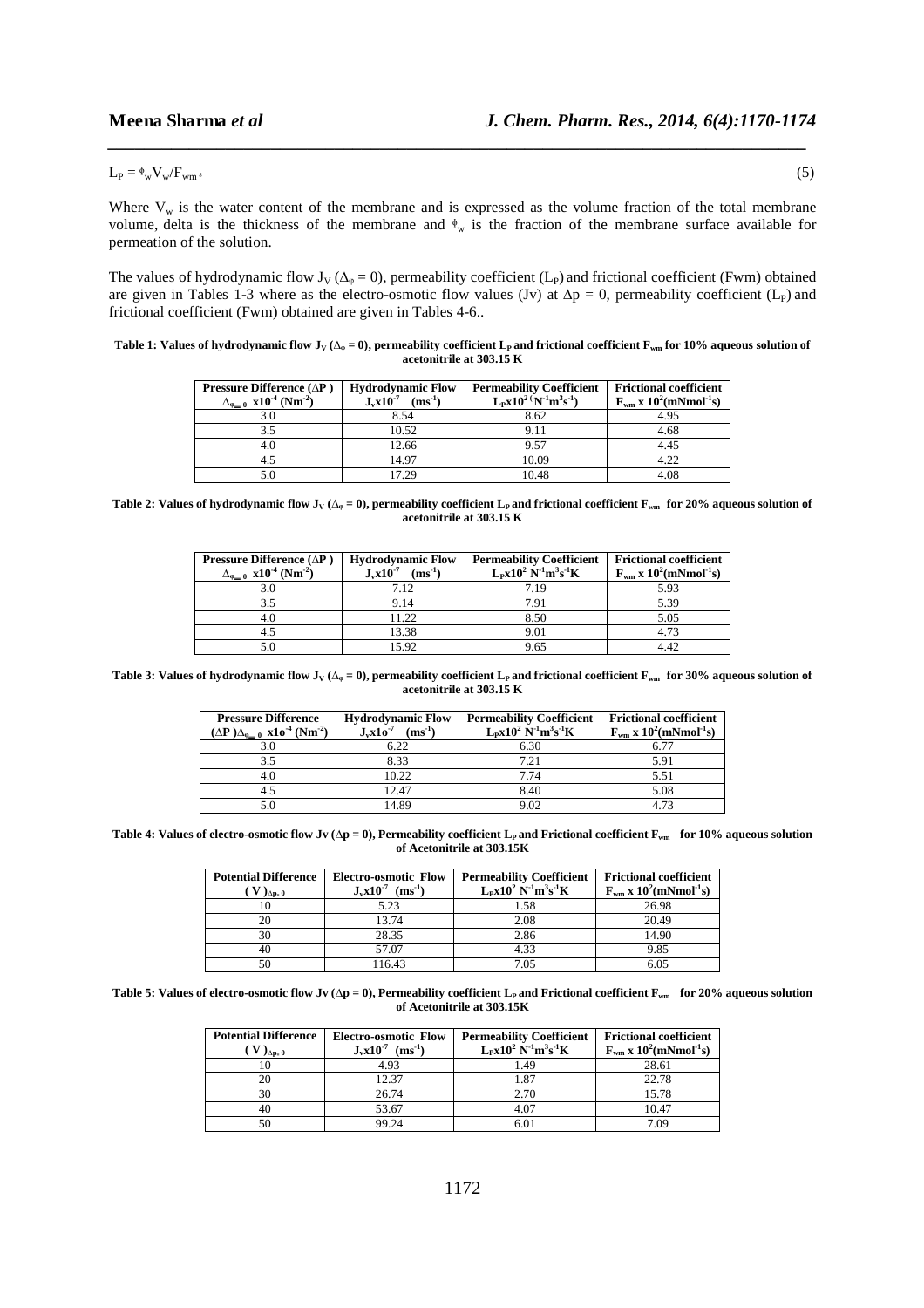

**Figure 1 and 2 depicts the variation of hydrodynamic flow JV (∆ᵩ = 0) and electro osmotic flow with pressure difference and potential difference respectively, Figure 3 and 4 depicts variation of permeability coefficient with variation in pressure difference and potential difference across the membrane and Figure 5 and 6 depicts variation of frictional coefficient with pressure difference and potential difference across the membrane**